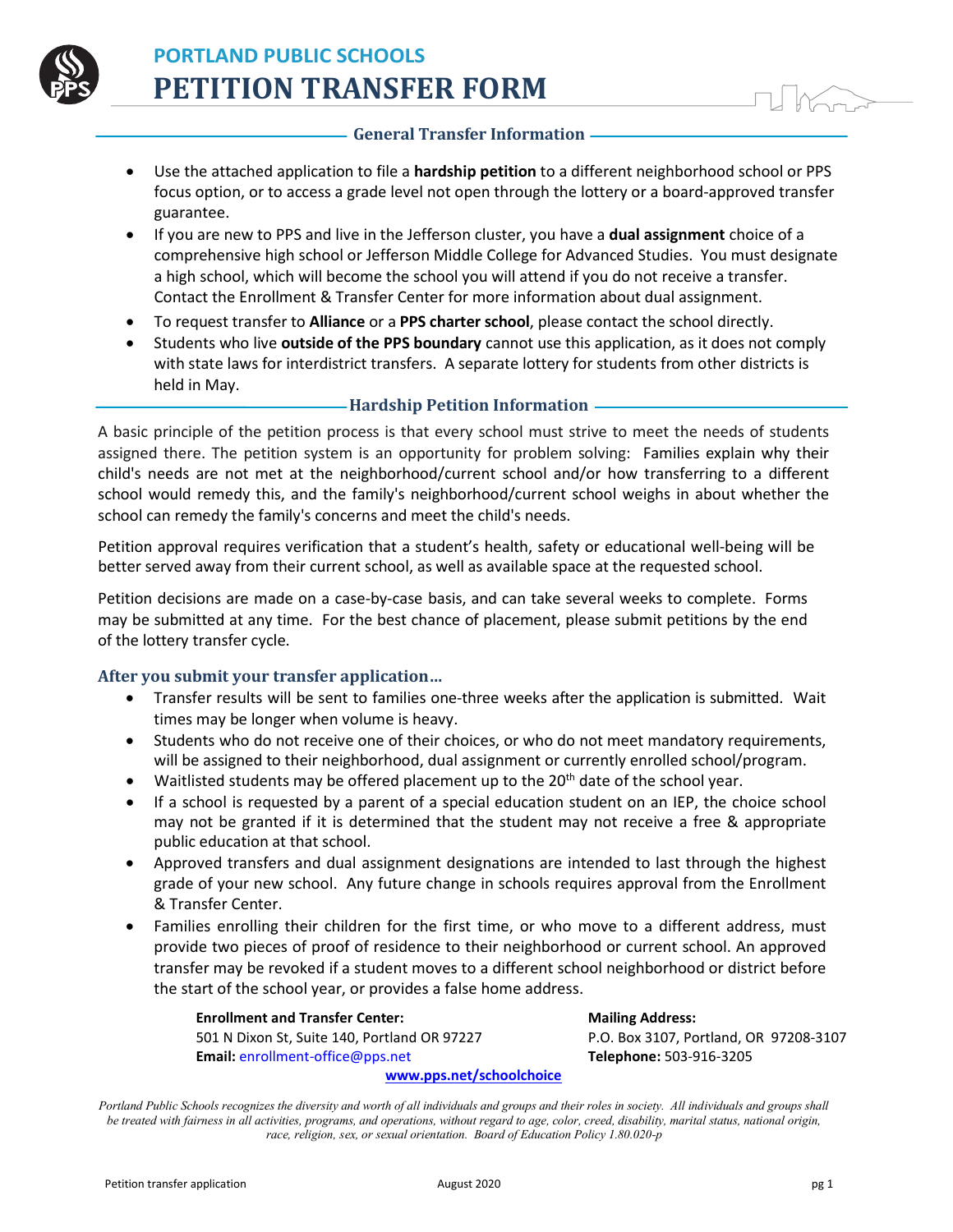

## **PORTLAND PUBLIC SCHOOLS PETITION TRANSFER FORM**

|                                                                                                                 | <b>Example 2</b> Parent or guardian information                                                                                                                                                                                |
|-----------------------------------------------------------------------------------------------------------------|--------------------------------------------------------------------------------------------------------------------------------------------------------------------------------------------------------------------------------|
|                                                                                                                 | Correspondence language: □ English □ Spanish □ Vietnamese □ Chinese □ Russian □ Somali                                                                                                                                         |
|                                                                                                                 |                                                                                                                                                                                                                                |
|                                                                                                                 | Relationship to student (check one): $\Box$ Mother $\Box$ Father $\Box$ Guardian $\Box$ Other:                                                                                                                                 |
|                                                                                                                 | 1. Parent first name: 1. Parent first name: 1. Parent first name: 1. Parent first name:                                                                                                                                        |
|                                                                                                                 |                                                                                                                                                                                                                                |
| Email: 2008. 2009. 2010. 2010. 2010. 2010. 2010. 2010. 2010. 2010. 2011. 2012. 2012. 2012. 2012. 2013. 2014. 20 |                                                                                                                                                                                                                                |
|                                                                                                                 | Contact preference (must check at least one) □ Email and text □ Email only □ Text only                                                                                                                                         |
|                                                                                                                 |                                                                                                                                                                                                                                |
|                                                                                                                 |                                                                                                                                                                                                                                |
|                                                                                                                 | and a set of parent or guardian information and the set of an additional parent or guardian information                                                                                                                        |
|                                                                                                                 | Correspondence Language: □ English □ Spanish □ Vietnamese □ Chinese □ Russian □ Somali                                                                                                                                         |
|                                                                                                                 |                                                                                                                                                                                                                                |
|                                                                                                                 | Relationship to student (check one): O Mother O Father O Guardian O Other: [1984] Motorcycle and A Relationship to student (check one): O Mother O Father O Guardian O Other: [1984] Motorcycle and A Relationship to students |
|                                                                                                                 |                                                                                                                                                                                                                                |
|                                                                                                                 |                                                                                                                                                                                                                                |
|                                                                                                                 |                                                                                                                                                                                                                                |
|                                                                                                                 | Contact Preference (must check at least one) $\Box$ Email and text $\Box$ Email only $\Box$ Text only                                                                                                                          |
|                                                                                                                 |                                                                                                                                                                                                                                |
|                                                                                                                 |                                                                                                                                                                                                                                |
|                                                                                                                 | and the Student information and the Company of Student information and the Company of Student information                                                                                                                      |
|                                                                                                                 |                                                                                                                                                                                                                                |
|                                                                                                                 | Gender: OFOM ONon-binary Birth-date: Pupil ID#: Pupil ID#: Pupil ID#:                                                                                                                                                          |
|                                                                                                                 | Student lives with: □ Parent/Guardian 1 □ Parent/Guardian 2 □ Both Parent/Guardian 1 and 2                                                                                                                                     |
|                                                                                                                 |                                                                                                                                                                                                                                |
| Current Grade: Current Grade: Current Grade: Current Grade: Current Grade: Current Grade: Current Current Curr  |                                                                                                                                                                                                                                |
|                                                                                                                 | Is your student in foster care? □ Yes □ No Does your student qualify for Title X/Homeless services? □ Yes □ No                                                                                                                 |
|                                                                                                                 | Does your student qualify for Special Education Services or 504 Accommodations? □ Yes □ No                                                                                                                                     |
|                                                                                                                 | Are vau interested in vaur child participating in Oregon School Activities Association (OSAA) teams? UNes UNe                                                                                                                  |

Are you interested in your child participating in Oregon School Activities Association (OSAA) teams?  $\Box$  Yes  $\Box$  No *If "YES", note that athletic eligibility is determined through a separate process. Participating in organized practices or camps or contacting coaches at the requested school while this transfer request is under consideration may jeopardize your child's OSAA eligibility.*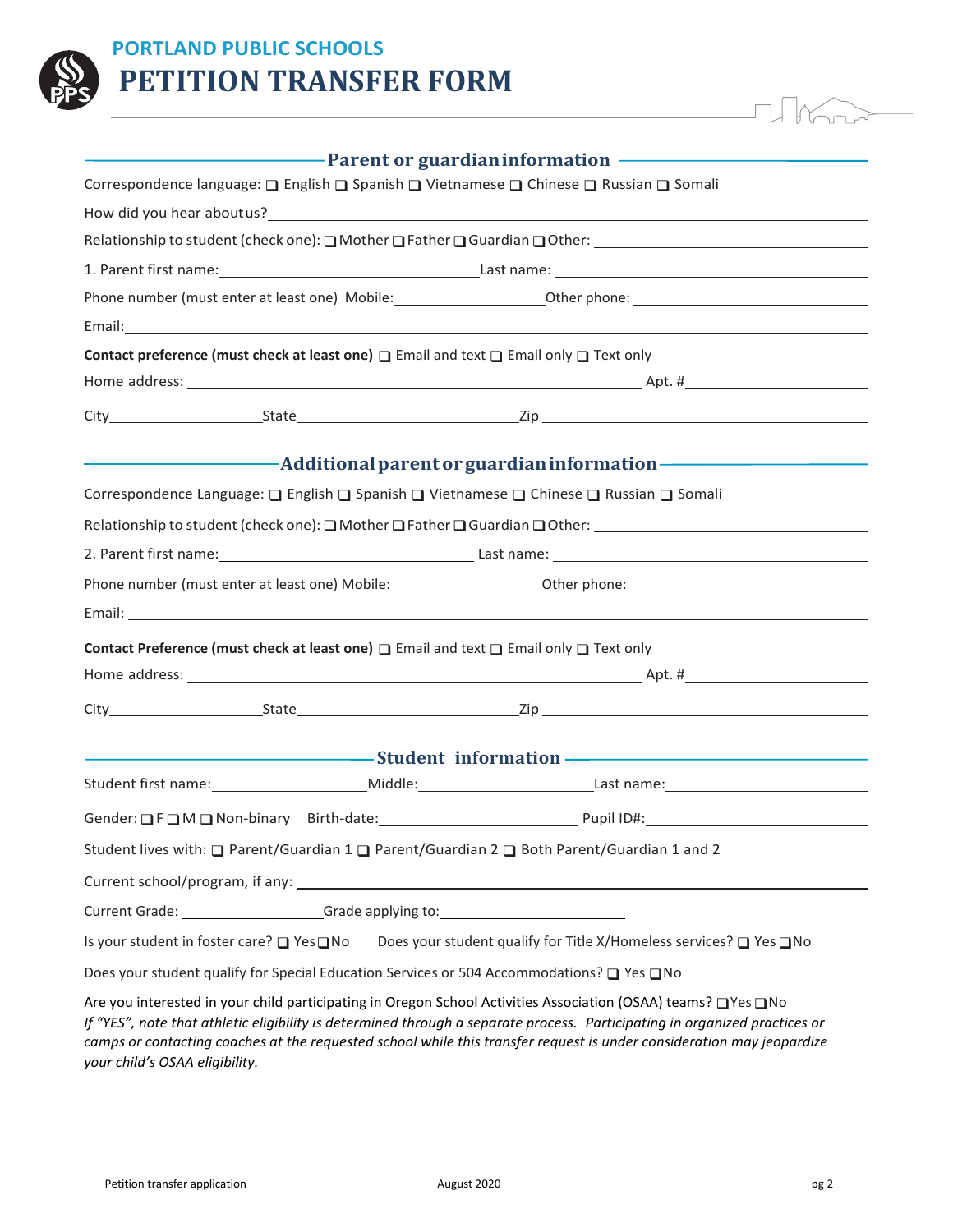| <b>TRANSFER CHOICES</b>                                                                                                                                                                                                             |
|-------------------------------------------------------------------------------------------------------------------------------------------------------------------------------------------------------------------------------------|
| Please list up three school(s) you would like your child to attend in order of preference.                                                                                                                                          |
| $\#1$ <u>and</u> the set of the set of the set of the set of the set of the set of the set of the set of the set of the set of the set of the set of the set of the set of the set of the set of the set of the set of the set of   |
| $#2$ <u>the contract of the contract of the contract of the contract of the contract of the contract of the contract of the contract of the contract of the contract of the contract of the contract of the contract of the con</u> |
| $\#3$ and $\#43$ and $\#5$ and $\#5$ and $\#7$ and $\#7$ and $\#8$ and $\#7$ and $\#8$ and $\#8$ and $\#8$ and $\#8$ and $\#8$ and $\#8$ and $\#8$ and $\#8$ and $\#8$ and $\#8$ and $\#8$ and $\#8$ and $\#8$ and $\#8$ and        |
|                                                                                                                                                                                                                                     |
|                                                                                                                                                                                                                                     |
| Please select all that apply                                                                                                                                                                                                        |
| Sibling first name<br>Last name<br>Grade<br>Date of birth                                                                                                                                                                           |
| □Attend my neighborhood school (only for students currently on transfer at a different school)                                                                                                                                      |
| □Transfer due to boundary change or other School Board Guarantee                                                                                                                                                                    |
| □Enroll in a Dual Language Immersion program: Please indicate the language your student has been                                                                                                                                    |
| speaking and listening to with a parent or guardian since birth.                                                                                                                                                                    |
|                                                                                                                                                                                                                                     |
| Describe the language(s) your child understands:                                                                                                                                                                                    |
| $\Box$<br>No English<br>$\Box$ Mostly another language and a little English                                                                                                                                                         |
| $\Box$ English and another language equally                                                                                                                                                                                         |
| $\Box$ Mostly English and little of another language                                                                                                                                                                                |
| $\Box$ Only English                                                                                                                                                                                                                 |
| If Only English, please describe your student's prior immersion program experience, if any:                                                                                                                                         |
| □ Enroll in a thematic focus option program                                                                                                                                                                                         |
|                                                                                                                                                                                                                                     |
| Provider name<br><b>Address</b><br>Phone                                                                                                                                                                                            |
| Do you receive a discount for service with this provider that would not be available elsewhere? $\square$ Yes $\square$ No                                                                                                          |
| Transportation needs. Explain in the space below the transportation hardship to your neighborhood school and how it<br>will be improved if your child transfers to your requested school(s).                                        |
| □ Concern about student safety and/or well-being. Describe your concerns and specific incidents that occurred at school,                                                                                                            |
| any attempts to resolve or address the circumstances, and the outcome. How will the situation be improved through transfer?<br>What would be the impact to the student if the transfer is not granted?                              |
| □ Other Reason. Explain your reason for requesting a hardship transfer and why you feel it is an extenuating circumstance.                                                                                                          |
| Enter additional petition information here, and on the back if needed                                                                                                                                                               |
|                                                                                                                                                                                                                                     |
|                                                                                                                                                                                                                                     |
|                                                                                                                                                                                                                                     |
|                                                                                                                                                                                                                                     |
|                                                                                                                                                                                                                                     |
|                                                                                                                                                                                                                                     |
| Have you worked with the administrator of your student's current school, or the school your student is expected                                                                                                                     |
| to attend next, in order to resolve your concerns? $\Box$ Yes $\Box$ No If yes, what was the outcome?                                                                                                                               |
|                                                                                                                                                                                                                                     |
|                                                                                                                                                                                                                                     |
|                                                                                                                                                                                                                                     |
|                                                                                                                                                                                                                                     |
|                                                                                                                                                                                                                                     |
| By signing below I acknowledge I have read and agree with the information on page 1 of this packet.                                                                                                                                 |